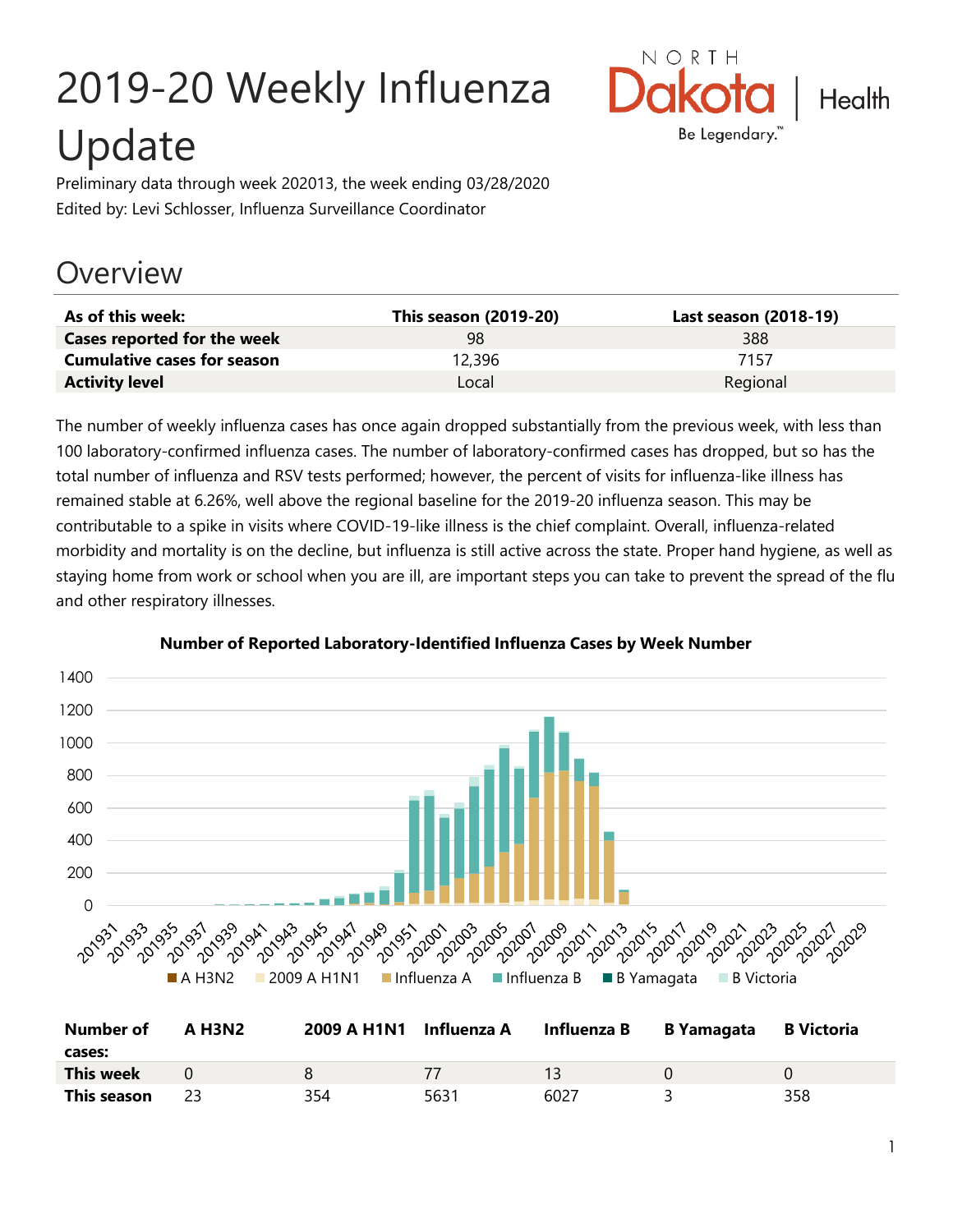Laboratory-confirmed influenza is a reportable disease in North Dakota. Influenza "cases" include people that have tested positive for influenza in a healthcare setting. It does not include people with influenza who did not seek healthcare, or who were diagnosed without a lab test, which is common. The true number of people with influenza in North Dakota is underrepresented, but case data allows us to see where and in what populations influenza is circulating. It also provides context regarding how the current season compares with previous seasons. Find more information about cases on [www.ndflu.com.](file://///nd.gov/doh/DOH-DATA/MSS/DC/PROGRAM/IMMUNE/Immunize/Influenza/Inf18-19/Surveillance/Weekly%20Summaries/www.ndflu.com)







Powered by Bing © GeoNames, Navteq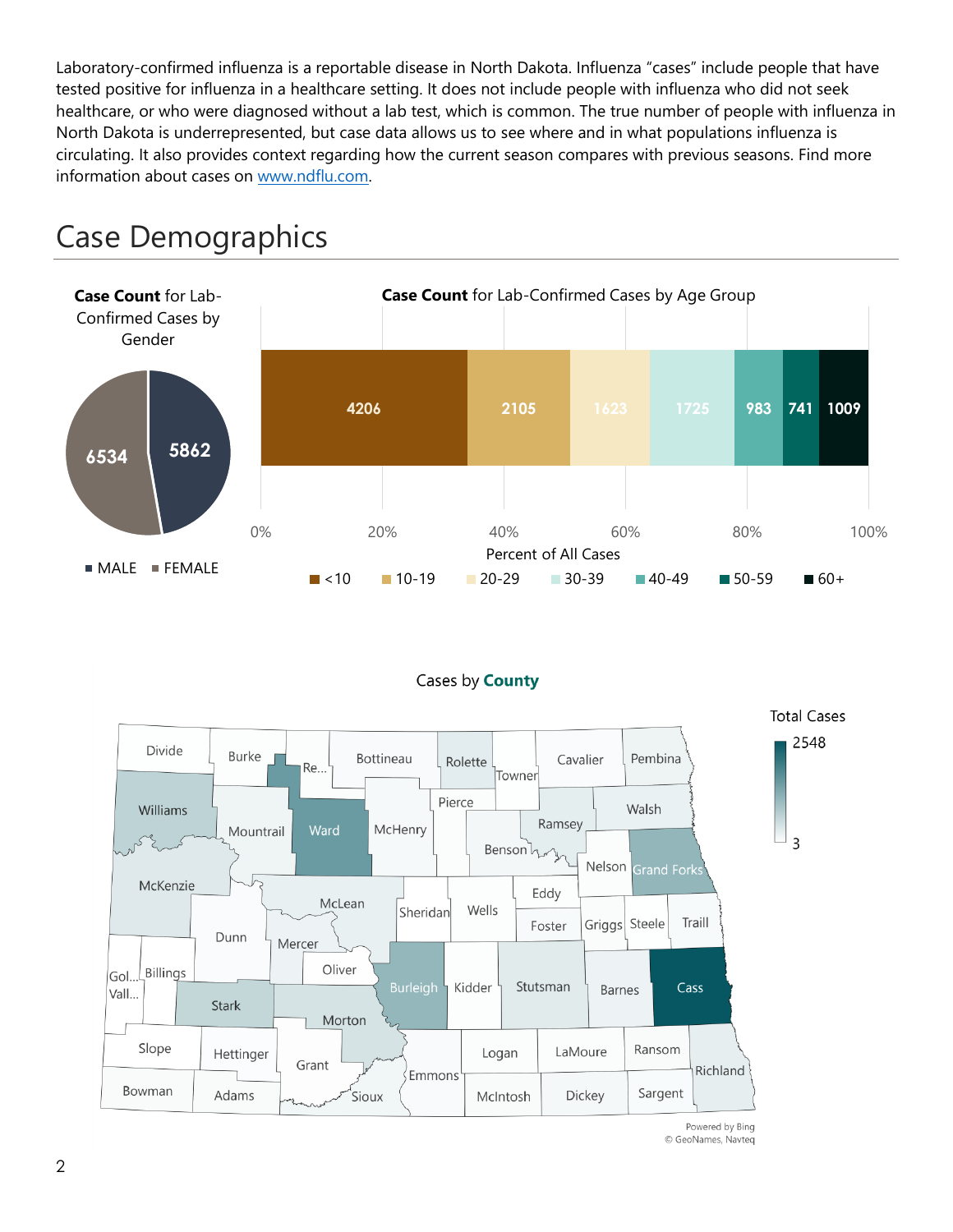# **Outbreaks**

During the influenza season, influenza outbreaks are common anywhere people gather, including schools, child care centers, and health care facilities. Outbreaks of influenza or influenza-like illness may be reported to the NDDoH. The following outbreaks have been reported this season:

| <b>Setting</b>                                        | <b>Number of outbreaks</b> | <b>Identified pathogens</b> |
|-------------------------------------------------------|----------------------------|-----------------------------|
| Long Term Care, Basic Care,<br><b>Assisted Living</b> | 24                         | Influenza A, B              |
| <b>Schools</b>                                        |                            | -                           |
| <b>Child Care Centers</b>                             | 5.                         | Influenza A, B              |

## Surveillance Programs

In addition to case reporting, the NDDoH uses a variety information sources to fully describe of what is happening during the influenza season.

#### Hospitalizations

This season, the NDDoH has introduced a new influenza hospitalization surveillance program. Select North Dakota hospitals report the number influenza-related hospitalizations weekly to the NDDoH. Because this surveillance methodology is new, hospitalization numbers this year may not be comparable to previous years.



**Total number of Hospitalizations: This week** 8 **This season** 447

#### Deaths

Data on pneumonia and influenza deaths is obtained from Vital Records and based on the cause of death listed on the death certificate.



**Total number of deaths for the season: Pneumonia** 330 **Influenza** 18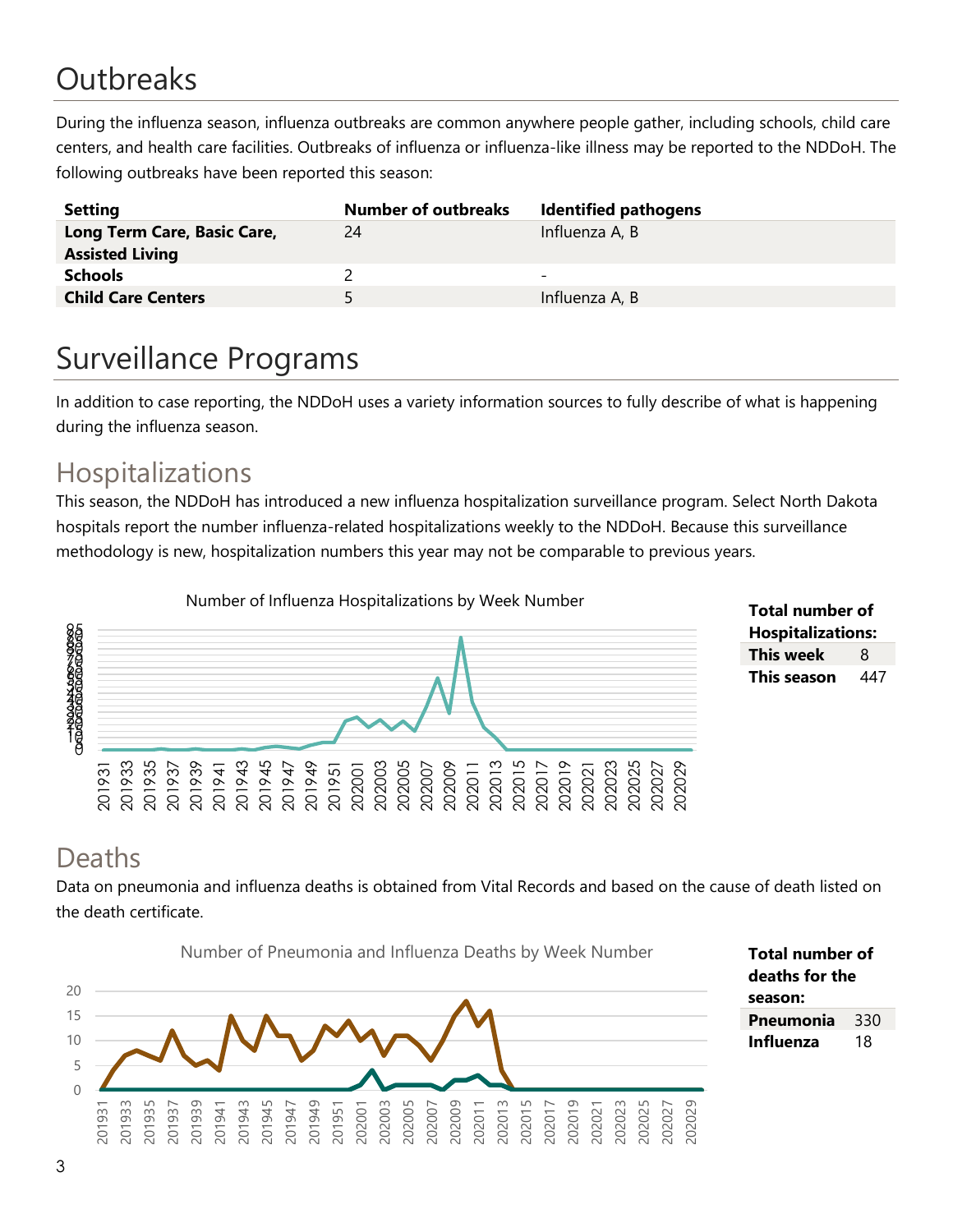### Outpatient Influenza-like Illness

The NDDoH participates in the national U.S. Outpatient Influenza-like Illness Surveillance Network (ILINet). Data from participating outpatient providers in North Dakota are pooled to create a state-wide estimate for the weekly percent of healthcare visits due to influenza-like illness (ILI). Patients presenting with a fever of 100ºF or greater and a cough and/or sore throat are considered to have ILI. For more information on state and national ILINet data, see **FluView** [Interactive.](https://gis.cdc.gov/grasp/fluview/fluportaldashboard.html)



Percent of Outpatient Visits Due to Influenza-like Illness by Week, Current and Previous Season

#### Sentinel Laboratory Data

The NDDoH receives influenza and RSV testing data from participating sentinel laboratories across the state. The total number of positive tests and the total number of tests conducted are reported and used to create a state-wide percent positivity statistic. For influenza, percent positivity of 10% or greater indicates "season level" influenza activity.

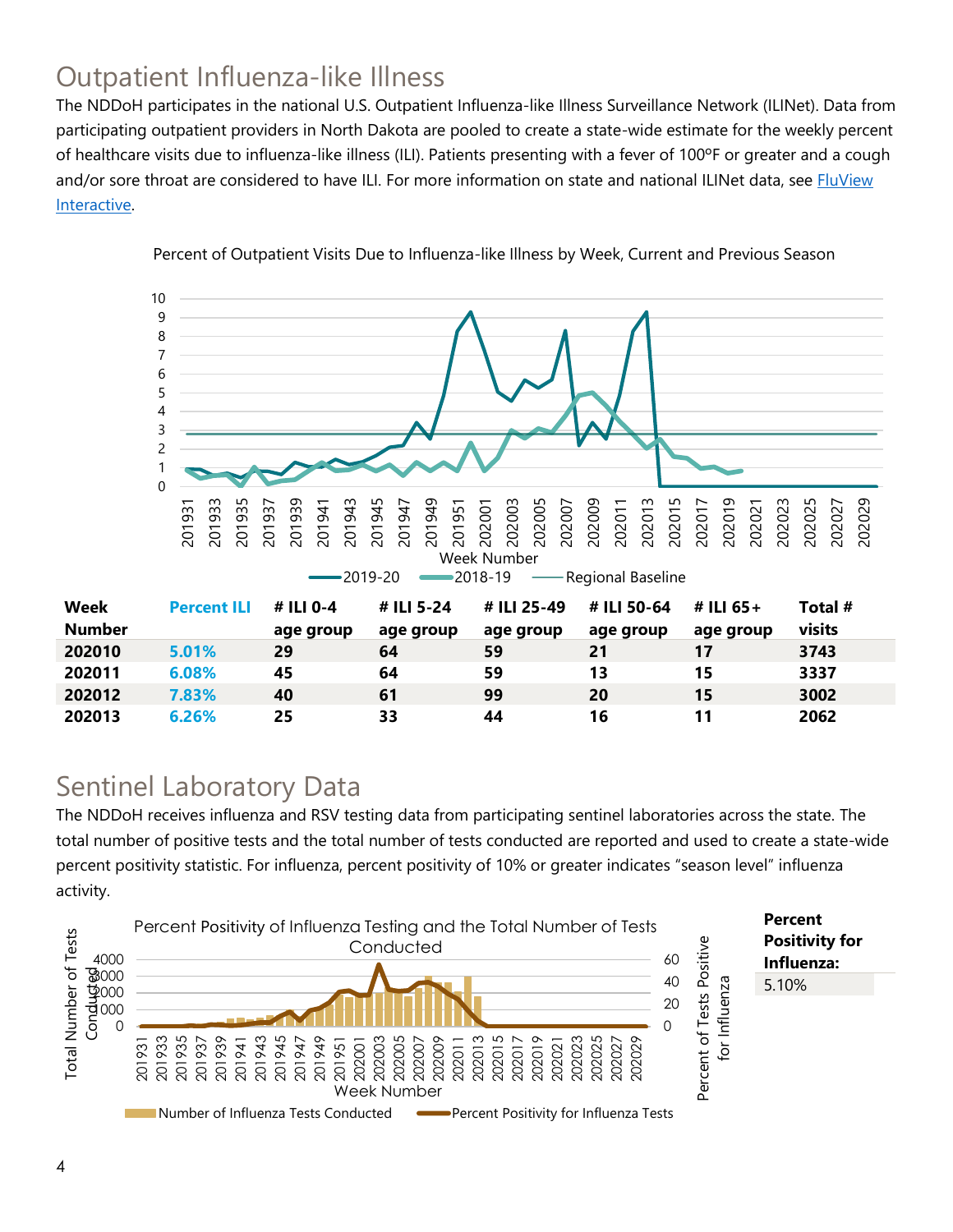

#### School Absenteeism

During the influenza season, increases in school absenteeism data can be used as an early indicator for influenza circulation. The NDDoH received absenteeism data from a majority of schools in the state. Data here include absences for all reasons.

![](_page_4_Figure_3.jpeg)

## Multi-season Comparison

![](_page_4_Figure_5.jpeg)